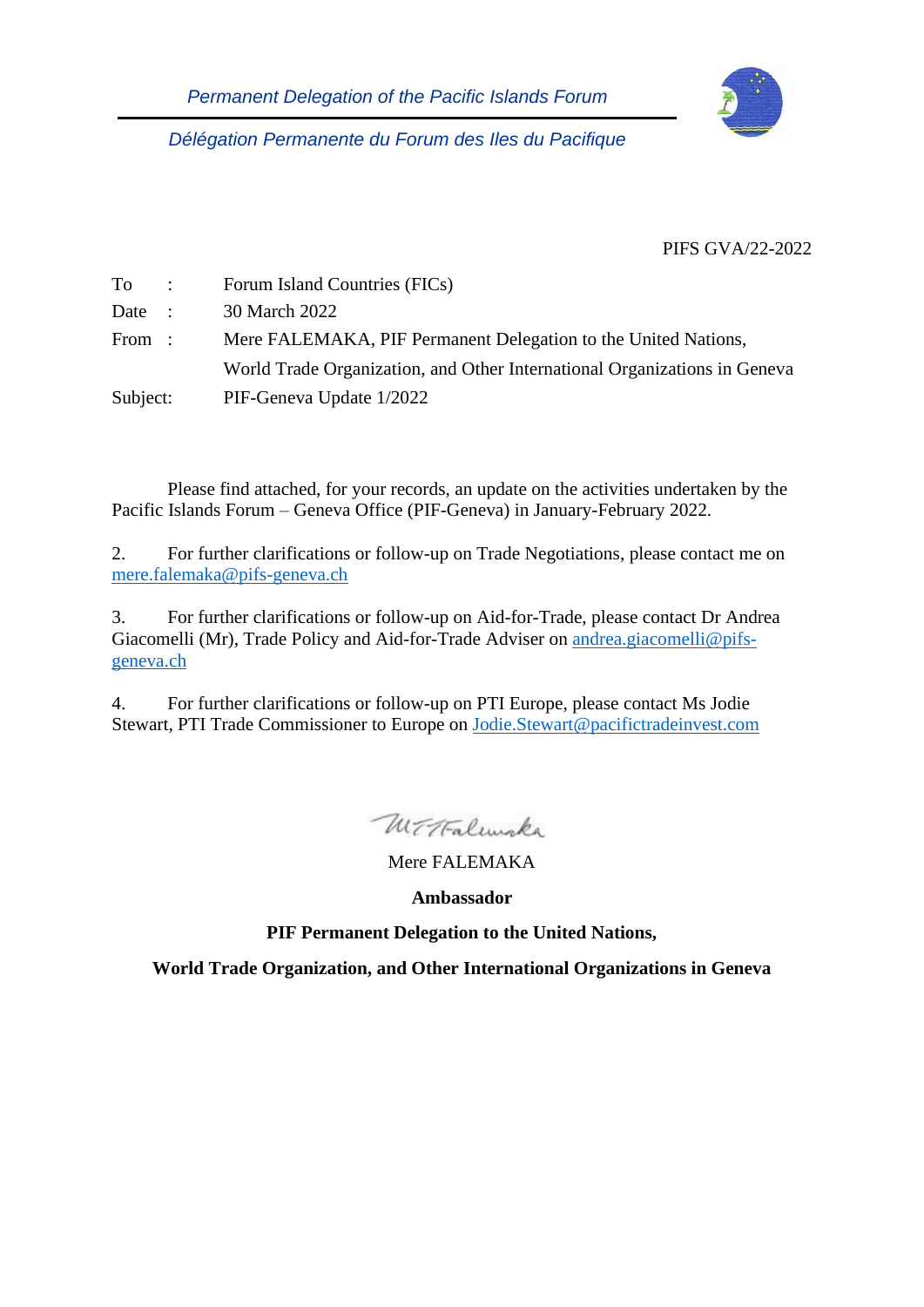#### **PIF GENEVA OFFICE**

## **UPDATE 1/2022 (JANUARY-FEBRUARY 2022)**

#### **1. BACKGROUND**

The Pacific Islands Forum Geneva Office (PIF [Geneva\)](https://www.forumsec.org/the-forum-delegation-in-geneva/) comprises two sections: Trade Negotiations and Aid-for-Trade (AfT). The Trade Negotiations section provides policy and technical advice on multilateral trade issues to Forum Island Countries (FICs) which are members of the World Trade Organization (WTO) and coordinates their participation in multilateral negotiations. The AfT Section promotes the establishment of regional initiatives in the priority areas of the [Pacific AfT Strategy](https://www.forumsec.org/wp-content/uploads/2020/04/Pacific-Aid-for-Trade-Strategy-2020-2025.pdf) and assists FICs, individually and collectively, to make better use of AfT opportunities.

Some non-trade work commenced in 2019 and is limited to support advocacy on selected regional priorities such as climate change, oceans, and COVID-19.

In addition, PIF Geneva hosts Pacific Trade Invest (PTI) Europe. PTI Europe focuses on the development and promotion of Pacific Island exports across international markets in Europe and the United Kingdom.

#### **2. REPRESENTATION**

The PIF Permanent Representative, Ambassador Mere Falemaka, delivered a statement at the signing [ceremony](https://www.who.int/news-room/events/detail/2022/02/07/default-calendar/signing-ceremony-who-to-sign-memorandum-of-understanding-with-the-commonwealth-secretariat) of the MOU between the Commonwealth Secretariat and the WHO on 7 February, presented PIF regional priorities at the Pacific-EU Ambassadors Annual Meeting on 15 February and made a presentation on the WTO Fisheries Subsidies provisions on Illegal Unreported and Unregulated (IUU) fishing at the Organisation of African, Caribbean and Pacific States (OACPS) [webinar](http://www.acp.int/content/oacps-seminar-brings-together-experts-discuss-iuu-fishing-within-members-oacps) on Combating IUU Fishing on 28 February.

#### **3. WTO NEGOTIATIONS**

Following the postponement of the 12th Ministerial Conference (MC12) on 26 November 2021, consultations started in Geneva on a new date and venue. At the General Council Meeting on 23-24 February, Members agreed to reconvene MC12 in the week of 13 June. Members stressed the need to progress work on priorities for MC12 which included the WTO Response to the COVID 19 pandemic, Fisheries Subsidies, Agriculture and WTO reform, as well as the MC12 outcome document. Members also indicated that work should resume based on the documents circulated in late November 2021. However, since 24 February, work in the WTO including the negotiations have been hampered following the situation in Ukraine.

On [Fisheries Subsidies,](https://www.wto.org/english/tratop_e/rulesneg_e/fish_e/fish_e.htm) the revised Text of the Fisheries Subsidies Agreement (FSA) circulated by the Rules Negotiating Group (RNG) Chair on 24 November as basis for Ministerial engagement at MC12 remained on the table. During this period consultations were held with Members including in small group formats on how to restart work. At the RNG meeting on 15 February the Chair requested that Members focus on a few issues that remained to be resolved - e.g., non-specific fuel subsidies, territoriality, forced labour, reflagging of vessels, prohibition in the unregulated high seas, and special and different treatment provisions. Developing countries stressed the need to prioritise special and differential treatment (SDT) and not to leave this to the last minute. Some Members also pointed to other parts of the Text that needed to be addressed such as transparency. Consultations on territoriality started in small group format. Members also engaged in bilateral consultations.

On [Agriculture,](https://www.wto.org/english/tratop_e/agric_e/negoti_e.htm) Members continued to consider the revised Chair's Text for MC12 circulated on 23 November 2021. The Text included decisions on future work in seven areas (market access, domestic support, export competition, cotton, special safeguard mechanism, public stockholding, transparency), as well as a decision on the exemption of World Food Program purchases for humanitarian purposes. One meeting was held on 24 January to discuss how to take forward the work. Members highlighted special safeguard mechanism, domestic support, export restrictions and export competition, while work on public stockholding required consolidation. Members were urged to work together to narrow differences.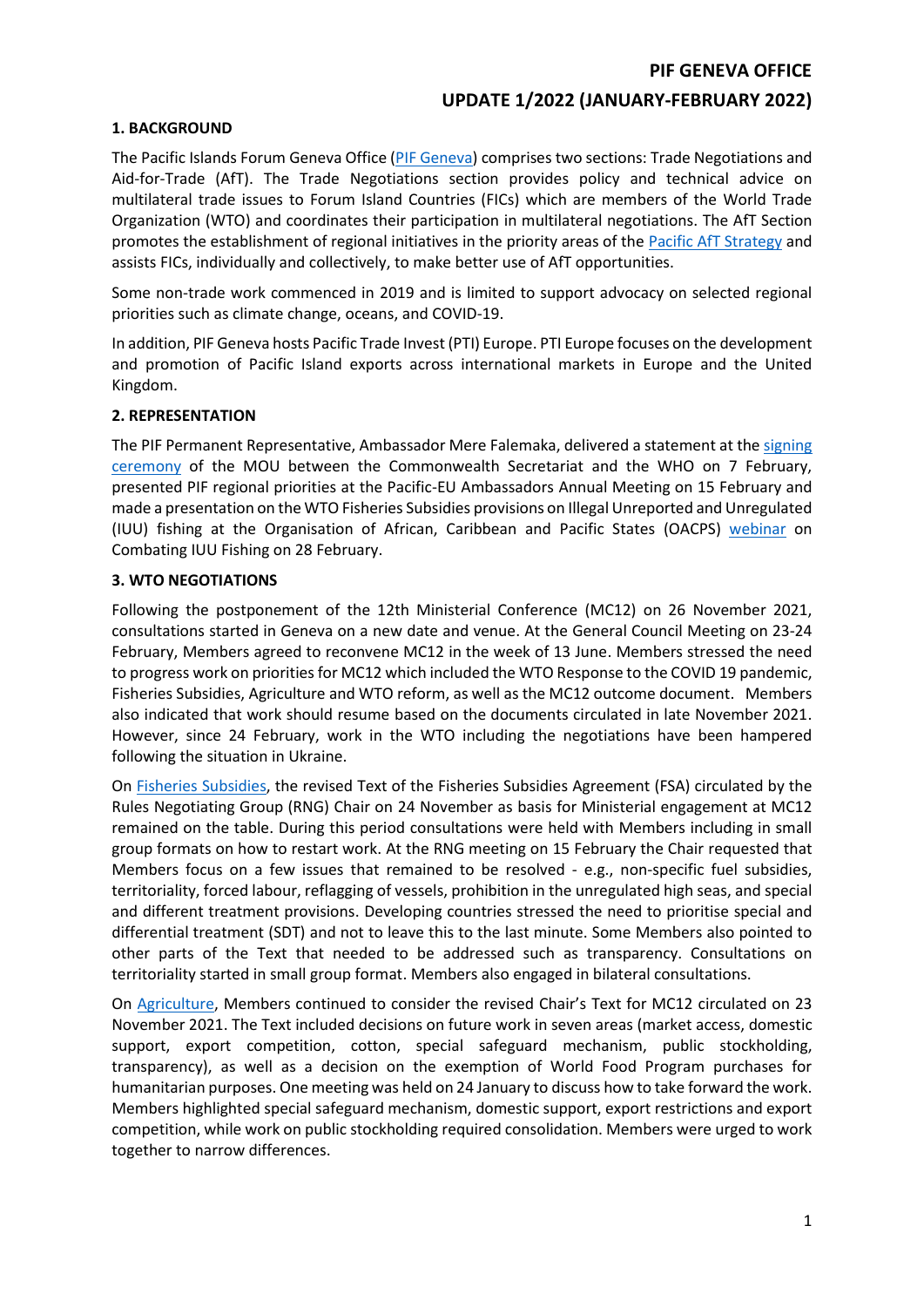### **PIF GENEVA OFFICE**

# **UPDATE 1/2022 (JANUARY-FEBRUARY 2022)**

On WTO response to [COVID-19 pandemic,](https://www.wto.org/english/tratop_e/covid19_e/covid19_e.htm) consultations were held on India's request for a Mini-Ministerial meeting to provide political guidance on the Trade-Related Aspects of Intellectual Property Rights (TRIPS) waiver proposal. In late January a three-week work plan was launched to advance work on both aspects of the WTO response, namely the trade policy measures based on the Walker Text of 22 November 2021 and the TRIPS waiver which was discussed in the TRIPS Council. Given the contentious nature of the TRIPS waiver, a small group meeting of the quad (US, EU, Indian and South Africa) facilitated by the WTO Director General had also been working in parallel on an IP solution. The aim was to conclude the two aspects by the end of February. However, on 3 February the General Council Chair called for a strategic pause given differences amongst Members on how to proceed and what text to use. Some Members called for the circulation of the composite text to be the basis of work. Members were therefore urged to have bilateral discussions on how to progress work.

On the joint statement initiatives (JSIs) work continued to build on the significant progress made by proponents in 2021 on [E-commerce](https://www.wto.org/english/tratop_e/ecom_e/ecom_e.htm) and [Investment Facilitation.](https://www.wto.org/english/tratop_e/invfac_public_e/invfac_e.htm) On [Services Domestic Regulation,](https://www.wto.org/english/news_e/archive_e/jssdr_arc_e.htm) and [MSMEs,](https://www.wto.org/english/tratop_e/msmes_e/msmes_e.htm) proponents continued to work on implementation following agreement on the reference paper on domestic regulation and MSMEs package in 2021. On the Trade and Environment Sustainability Structured Discussions [\(TESSD\)](https://www.wto.org/english/tratop_e/tessd_e/tessd_e.htm), consultations were held on the priorities and sequence of work to be pursued in 2022 based on elements set out in the Ministerial Statement adopted in December 2021.

During this period, PIF Geneva issued 13 technical circulars on Fisheries Subsidies and Agriculture, and WTO Response on COVID 19; reports of key meetings - Trade Negotiations Committee, General Council, and regular bodies; as well as email briefs on various issues. The Office coordinated two Pacific Group statements that were delivered at the meetings on Fisheries Subsidies and at the February General Council. PIF Geneva also organized a Pacific Trade and Fisheries Officials Briefing on 20 January 2022 to review progress on Fisheries Subsidies negotiations and positions for resuming work in 2022.

#### **4. AID-FOR-TRADE**

#### **4.1 Projects**

## *4.1.1 Implemented*

Implementation of the **Pacific E-commerce Initiative** continued smoothly.

- Work on the Pacific E-commerce Portal commenced, including development of the Portal wireframe, drafting of business toolkits, collection of E-commerce statistics, and preparation of reporting templates on programs and projects targeting implementation of the [Pacific](https://www.forumsec.org/wp-content/uploads/2021/02/Regional-Ecommerce-Strategy-Roadmap.pdf)  [Regional E-commerce Strategy and Roadmap](https://www.forumsec.org/wp-content/uploads/2021/02/Regional-Ecommerce-Strategy-Roadmap.pdf)
- The regional training on E-commerce rules was [launched](https://www.forumsec.org/2022/02/23/ecommar/) and about 100 officials were nominated
- The annotated outline for the Samoa E-commerce Strategy was finalised, paving the way for face-to-face consultations
- Preparations accelerated on the [Pacific Islands E-Trade Dialogue,](https://www.facebook.com/ForumSec/posts/4774804562557173) including scoping of pilot projects with E-commerce multinationals, due to take place on 4 March 2022

Work on the [Pacific Trade Facilitation Initiative](https://www.forumsec.org/2022/02/25/pacific-trade-facilitation-initiative/) also progressed, including national consultations in Cook Islands, Federated States of Micronesia, French Polynesia, Fiji and Niue.

PIF Geneva continued to manage the consultancy team supporting the [Pacific Group](https://www.wto.org/english/tratop_e/dda_e/negotiating_groups_e.htm#grp027) on WTO negotiations. The team prepared and presented an analysis for Pacific Trade and Fisheries Officials on the revised Fisheries Subsidies Agreement.

#### *4.1.2 Completed/Secured*

None